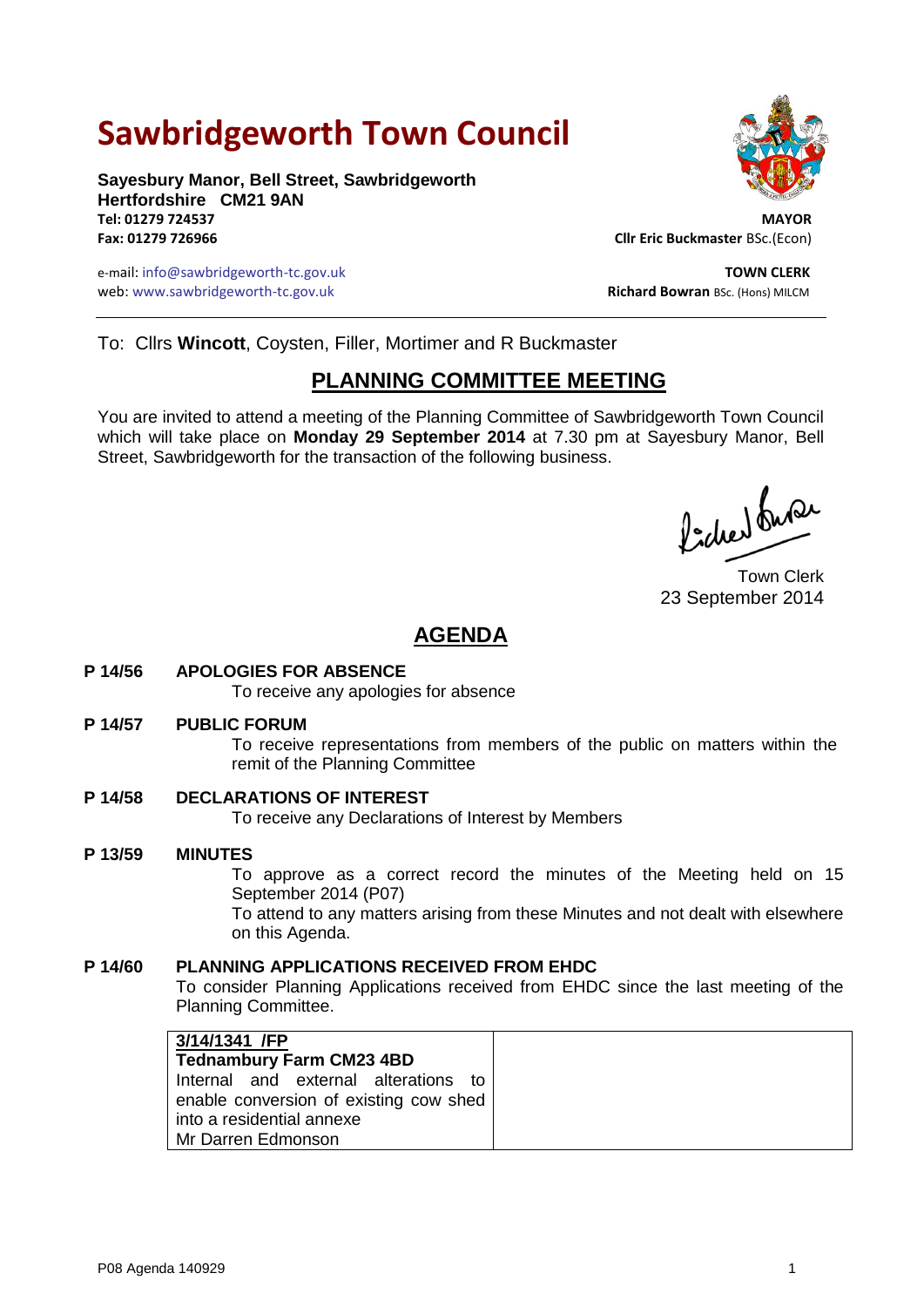| 3/14/1342/LB<br><b>Tednambury Farm CM23 4BD</b><br>Internal and external alterations<br>⊤ tດ<br>enable conversion of existing cow shed<br>into a residential annexe<br>Mr Darren Edmonson                                                                       |  |
|-----------------------------------------------------------------------------------------------------------------------------------------------------------------------------------------------------------------------------------------------------------------|--|
| 3/14/1597/FP<br>10 Buttersweet Rise, CM21 9HD<br>Porch to front elevation<br>Mr Barry Hodges                                                                                                                                                                    |  |
| 3/14/1607/FO<br>21 Knight Street CM21 9AT<br>Variation of approved plans to include<br>single storey rear extension. Roof lights<br>accommodate<br>loft<br>conversion.<br>to<br>Revised fenestration, garage conversion<br>and porch.<br>Mr & Mrs Robert Church |  |
| 3/14/1582/FP<br><b>Plymouth House CM21 9AE</b><br>Extension to roof to enable conversion of<br>office building to $4 \times 1$ bed and $1 \times 2$ bed<br>apartments. Alteration to fenestration. 2<br>x rear dormers.<br>Mr John Goodwin                      |  |
| 3/14/1622/FP<br>Lamu, Spellbrook CM23 4AU<br>Single storey rear extension<br>Mr P Wickham                                                                                                                                                                       |  |
| 3/14/1639/FP<br><b>Rivers Hospital CM21 0HH</b><br>Extend temporary permission of a single<br>storey portacabin extension on steel<br>frame with link to main building.<br>Ramsay Healthcare                                                                    |  |
|                                                                                                                                                                                                                                                                 |  |

#### **P 14/61 LATE PLANNING APPLICATIONS**

To deal with Planning Applications received from EHDC following the publication of this Agenda and received before 26 September 2014.

### **P 14/62 PLANNING DECISIONS MADE BY EHDC**

To receive Planning Decisions from EHDC (The Town Council's comments shown in brackets)